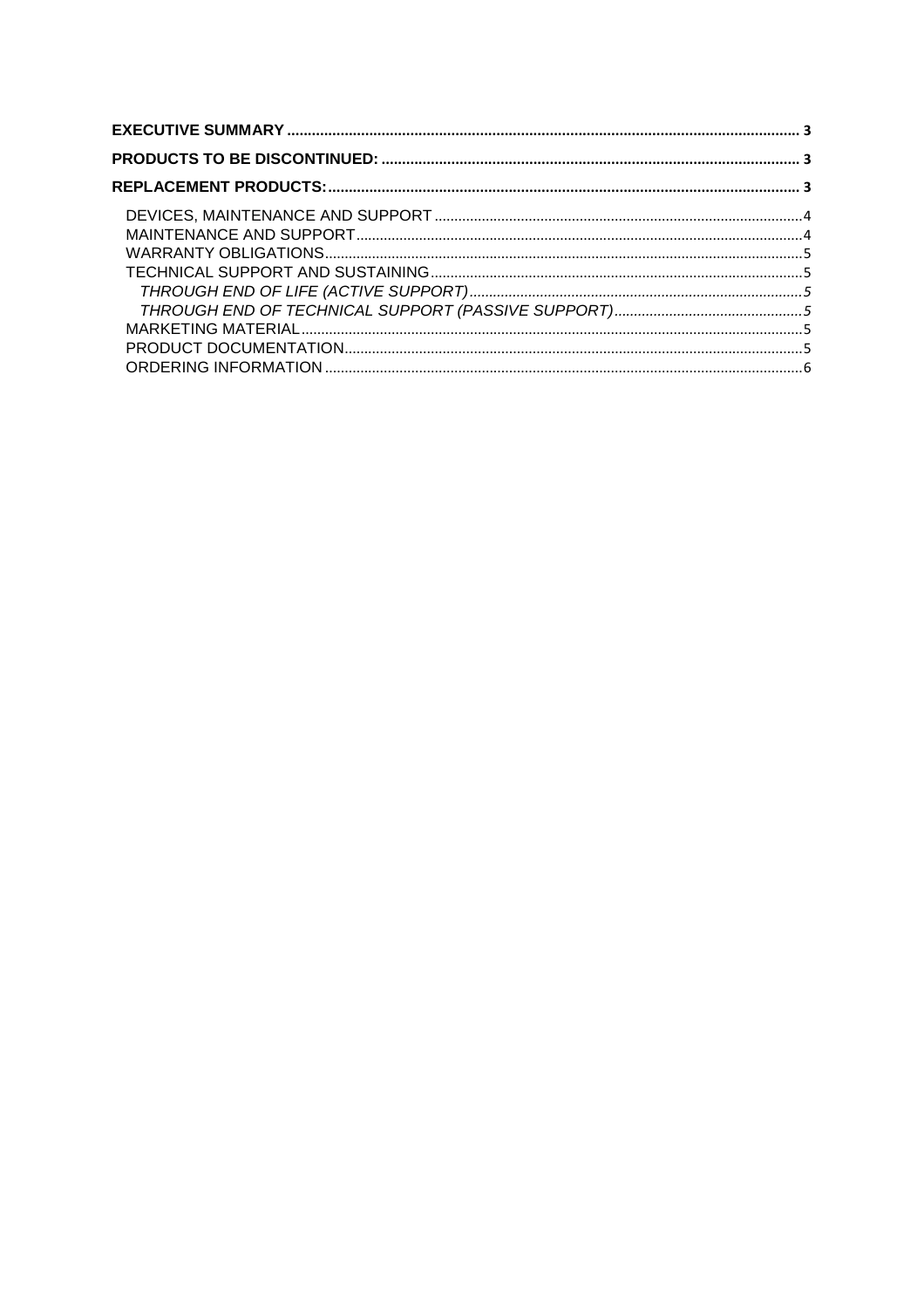# <span id="page-2-0"></span>EXECUTIVE SUMMARY

This Manufacturing Discontinue formally announces the phase out of the MiVoice 6700 IP telephones.

The IP telephone market has clearly shifted from the proprietary IP-based products over to SIP-based telephones. In line with this shift Mitels strategic direction is today focused on the SIP standard and our product development as well as our sales focus has clearly evolved towards this technology and its benefits. With the enhanced functionality and performance of our SIP telephone family in combination with the SIP-based capabilities in MiVoice OpenCom, the Mitel 6800i series already today represents the majority of our phone sales and consequently the sales volumes of IP-based telephones have decreased significantly. The Mitel 6800i series is the most competitive range of phones within Mitel today and it is the terminal family where our R&D efforts is focused on.

# <span id="page-2-1"></span>PRODUCTS TO BE DISCONTINUED:

#### **MiVoice 6775 IP Phones**

| <b>PRODUCT NUMBER</b> | <b>DESCRIPTION</b> | <b>REMARKS</b> |
|-----------------------|--------------------|----------------|
| 69357                 | Aastra 6773 ip     |                |
| 69355                 | Aastra 6775 ip     |                |

## **Mitel 650 DECT Phone**

#### PRODUCT NUMBER DESCRIPTION COLOR COMMENT

| 68629 | Mitel 650c (Handset) |  |
|-------|----------------------|--|
| 68631 | Mitel 650c (Set)     |  |

## <span id="page-2-2"></span>REPLACEMENT PRODUCTS:

As replacement for IP environments and where SIP is supported the existing Mitel 6800 SIP phone series is the natural choice offering different models for various needs, supporting a high level of features and functionality. For Switches without SIP or 6800 support, a Last Time Buy option can be applied to cover the future needs.

## **MiVoice 6700 IP Phones**

REPLACEMENT PRODUCTS – OpenCom 100 Mitel 100: 6800 SIP Phone RECOMMENDED **(6873: Rel 12.1)**

| <b>DESCRIPTION &amp; COLOR</b> | <b>PRIMARY (PARTN #)</b>                                    | <b>SECCONDARY</b> |
|--------------------------------|-------------------------------------------------------------|-------------------|
| Aastra 6773 ip                 | ' 6865 <i>(80C00001AAA-A)</i>   6867 <i>(80C00002AAA-A)</i> |                   |
| Aastra 6775 ip                 | 6869 (80C00003AAA-A)   6873 (50006790)                      |                   |

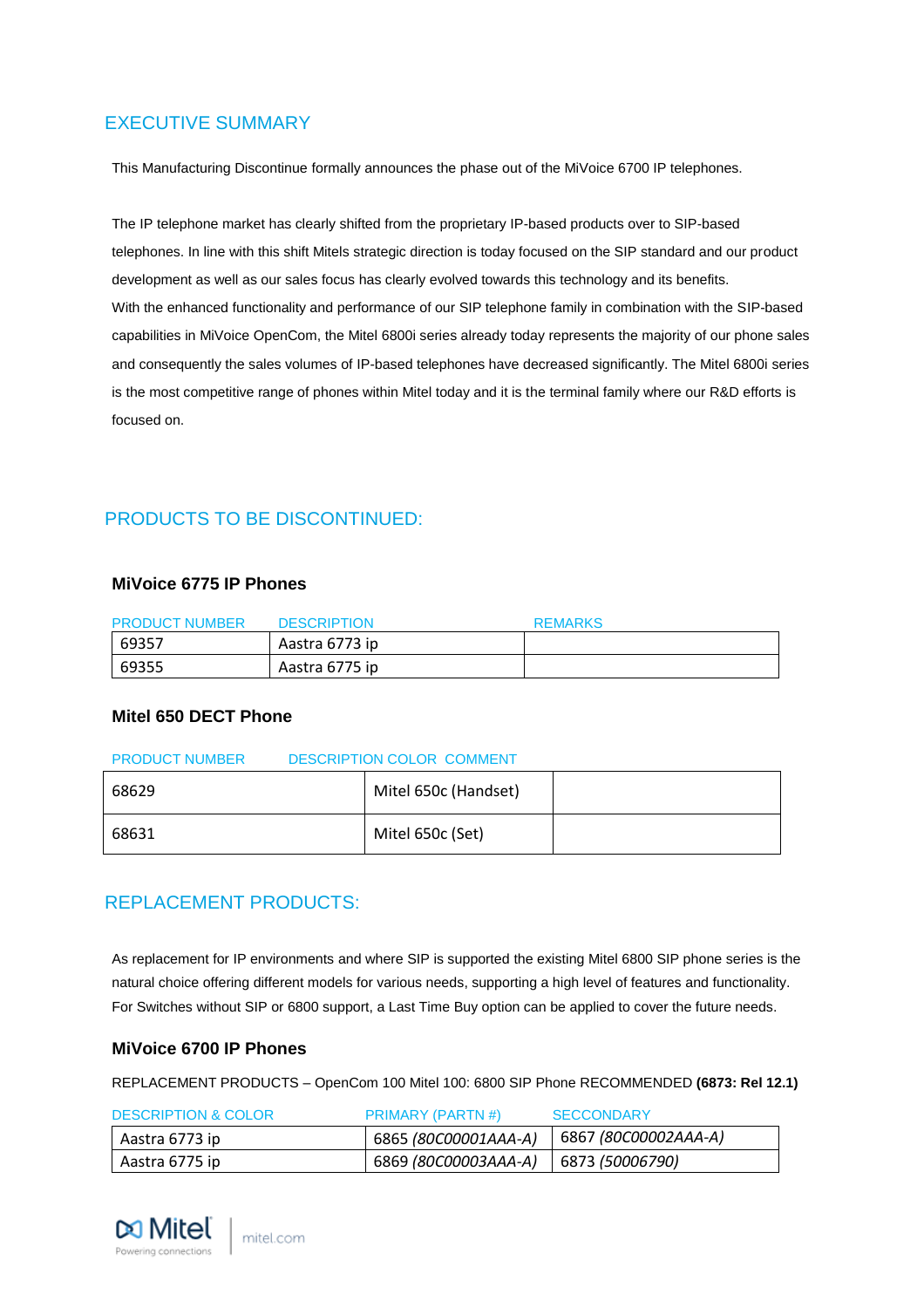#### **MiVoice 6700 IP Phones**

REPLACEMENT PRODUCTS – OpenCom 1000:

| <b>DESCRIPTION &amp; COLOR</b> | <b>PRIMARY (PARTN#)</b> | <b>REMARKS</b>               |
|--------------------------------|-------------------------|------------------------------|
| Aastra 6773 ip                 | No IP replacement       | Please use the LTB option to |
|                                |                         | cover future needs           |
|                                | No IP replacement       | Please use the LTB option to |
| Aastra 6775 ip                 |                         | cover future needs           |

#### **Mitel 650 DECT Phone**

By introduction of Mitel 6x2d v2 the wideband feature of the 650c is supported now by all 612d v2, 622d v2 and 632d v2. The natural replacement of the 650c is the 622d v2.

| <b>PRODUCT NUMBER</b> | <b>DESCRIPTION</b>   | <b>REPLACEMENT</b>      | <b>PN</b> |
|-----------------------|----------------------|-------------------------|-----------|
| 68629                 | Mitel 650c (Handset) | Mitel 612d v2 (Handset) | 50006866  |
| 68631                 | Mitel 650c (Set)     | Mitel 622d v2           | 50006864  |

#### <span id="page-3-0"></span>DEVICES, MAINTENANCE AND SUPPORT

#### **Aastra 6770 IP Phones**

| <b>PHASE OUT SCHEDULE:</b>                                        | DATE:             |
|-------------------------------------------------------------------|-------------------|
| Issuing of Manufacturing Discontinue Notice                       | July 15, 2017     |
| Last Time Buy order                                               | December 15, 2017 |
| End of new sales                                                  | December 31, 2017 |
| End of add on sales (while inventory supplies last) July 15, 2018 |                   |
| End of Life (Active support)                                      | December 2019     |
| End of Technical support (passive support)                        | December 2021     |

Note: Inventory made available whilst stocks last and may not be available through final sales stop date.

## **Mitel 650 DECT Phone**

| <b>PHASE OUT SCHEDULE:</b>                                        | DATE:             |
|-------------------------------------------------------------------|-------------------|
| Issuing of Manufacturing Discontinue Notice                       | July 15, 2017     |
| Last Time Buy order                                               | December 15, 2017 |
| End of new sales                                                  | December 31, 2017 |
| End of add on sales (while inventory supplies last) July 15, 2018 |                   |
| End of Life (Active support)                                      | December 2018     |
| End of Technical support (passive support)                        | December 2021     |

**Note**: Inventory made available whilst stocks last and may not be available through final sales stop date.

#### <span id="page-3-1"></span>MAINTENANCE AND SUPPORT

Maintenance and support will be available as defined in the terms below until the end of technical support.

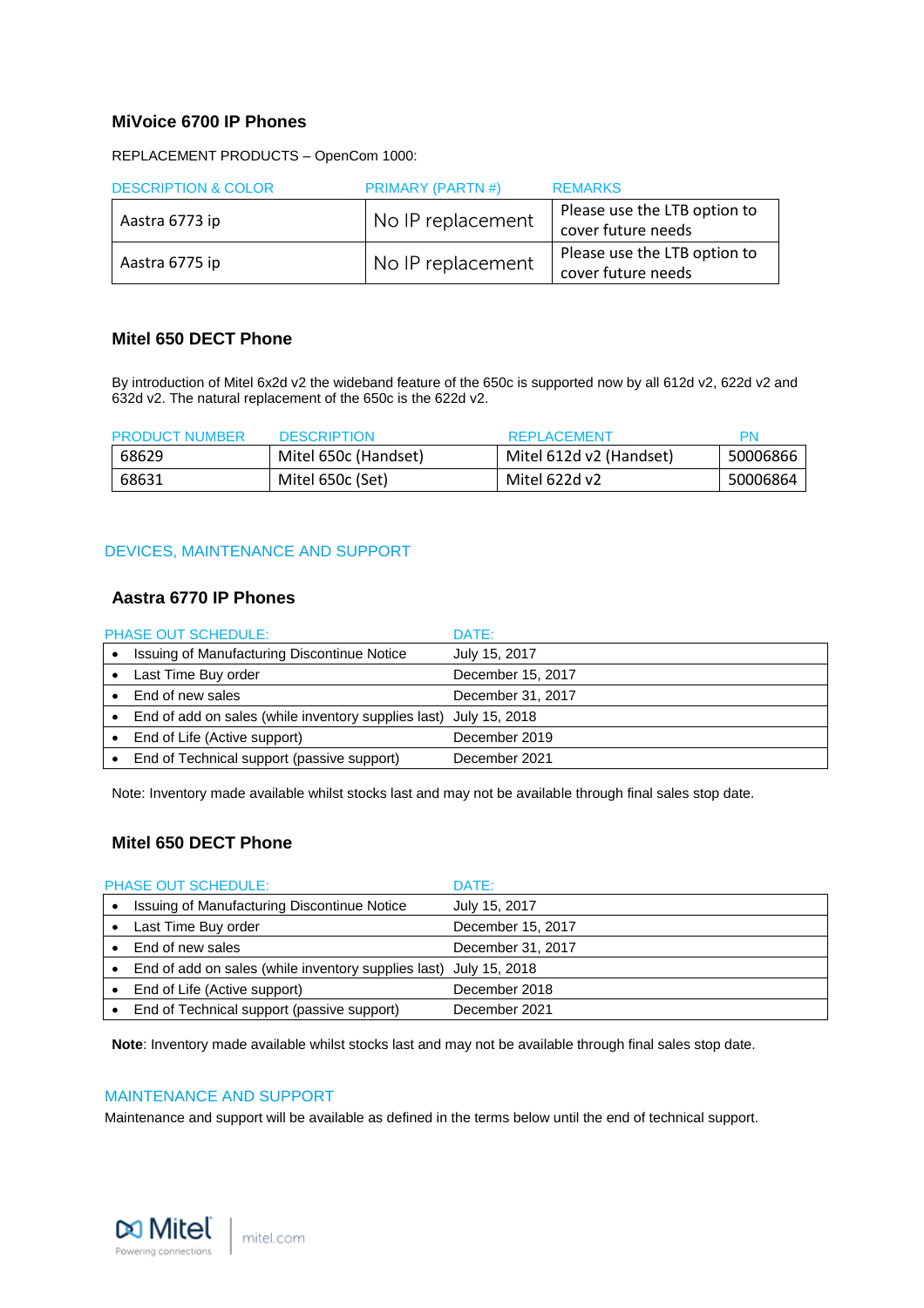#### <span id="page-4-0"></span>WARRANTY OBLIGATIONS

All hardware warranty and enhanced hardware warranty obligations will be honoured per terms and conditions of applicable warranty.

#### <span id="page-4-1"></span>TECHNICAL SUPPORT AND SUSTAINING

<span id="page-4-2"></span>THROUGH END OF LIFE (ACTIVE SUPPORT)

- R&D Support limited to the latest firmware
- Critical bug fixes as required (off long term support release stream)
- Live Phone Support
- KB
- Web Tickets

Active sustaining continues based on the latest published GA release of firmware for the applicable model. Customers requiring critical fixes must upgrade to latest GA software first and replicate the issue on the latest GA release appropriate for that model prior to escalation to technical support. Critical fixes will only be released based on the latest GA published software for each model. Product GA firmware and documentation can be accessed via Mitel.com.

#### <span id="page-4-3"></span>THROUGH END OF TECHNICAL SUPPORT (PASSIVE SUPPORT)

- No R&D
- Phone Support
- Web Tickets
- Best Effort for catastrophic failures/critical issues
- KB
- Repair

Passive sustaining continues to provide product support via available interfaces (phone, web etc.). No new firmware releases or fixes will be made available post active sustaining stop date (End of Life) but general configuration, troubleshooting support continues. There will be no R&D involvement during passive sustain phase.

#### <span id="page-4-4"></span>MARKETING MATERIAL

Marketing material will be available until sales-stop, thereafter the marketing material will be phased out and removed from general access.

#### <span id="page-4-5"></span>PRODUCT DOCUMENTATION

End-user documentation such as User Guides and Quick Reference Guides will remain available on-line until end of passive sustaining, printed versions will be phased out at sales stop.